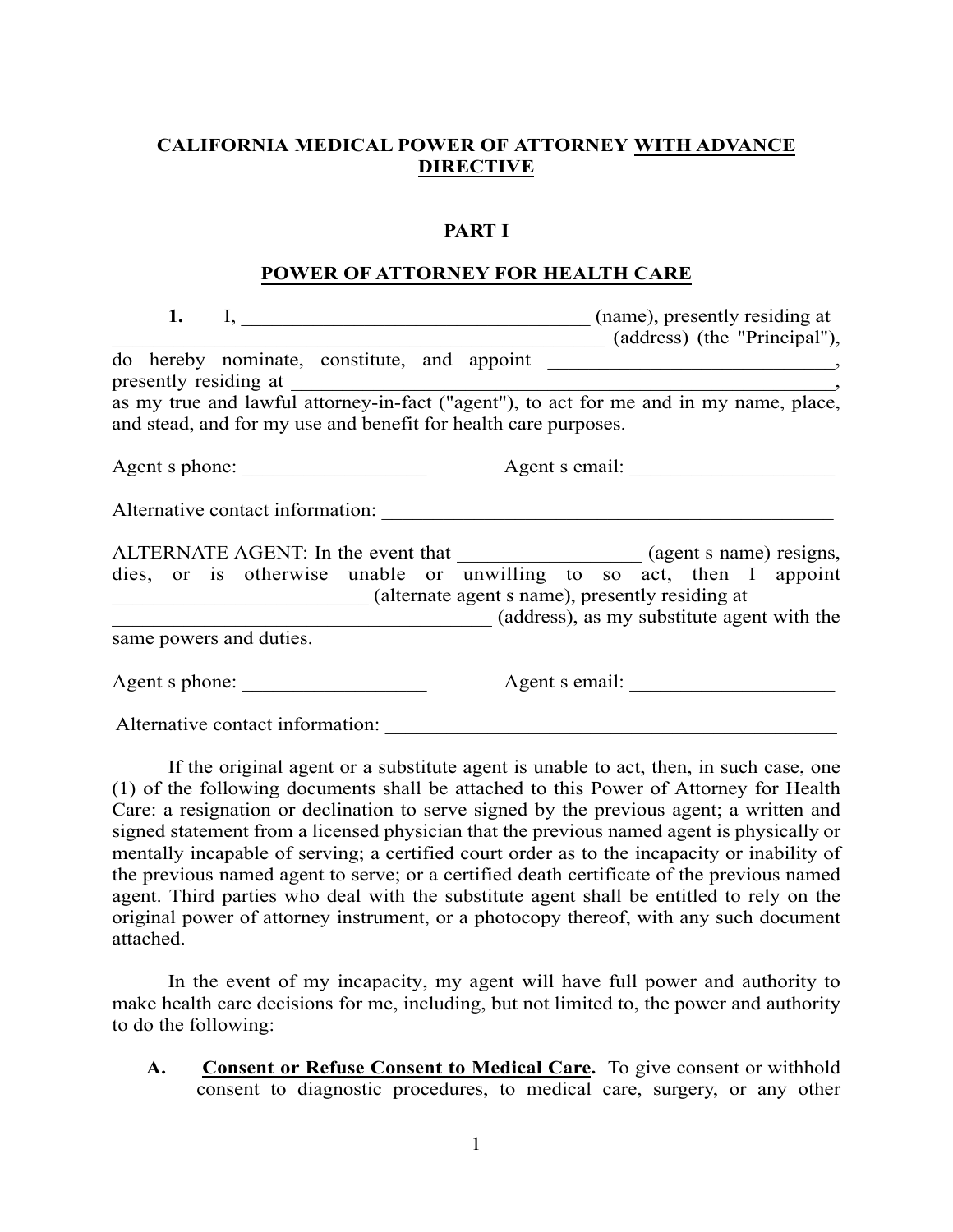medical procedures or tests involving my physical or mental condition; to arrange for my hospitalization, convalescent care, or home care; and to revoke, withdraw, modify, or change consent to such medical care, surgery, or any other medical procedures or tests, hospitalization, convalescent care, or home care, which I or my agent may have previously allowed or consented to which may have been implemented due to emergency conditions.

I ask my agent to be guided in making such decisions by whatever I may have told my agent about my personal preferences regarding such care. Based on those same preferences, my agent may also summon paramedics or other emergency medical personnel and seek emergency treatment, or choose not to do so, as my agent deems appropriate given my wishes and medical status at the time of the decision. My agent is authorized, when dealing with hospitals and physicians, to sign documents titled or purporting to be a "refusal to permit treatment" and "leaving hospital against medical advice," as well as any necessary waivers of or releases of liability required by the hospitals or physicians to implement my wishes regarding medical treatment or nontreatment;

**B.** Employment of Health Care Personnel. To employ such physicians, dentists, nurses, therapists, and other professionals or non-professionals as my agent may deem necessary or appropriate for my physical or mental well-being; and to pay from my funds reasonable compensation for all services performed by such persons;

**C. Gain Access to Medical and Other Personal Information.** To request, review, and receive any information, verbal or written, regarding my personal affairs or my physical or mental health, including medical and hospital records, and to execute any releases or other documents that may be required in order to obtain this information;

**D.** Refuse Extreme Life-Prolonging Procedures. To request that any extraordinary medical care, surgery, procedure, or test designed to artificially prolong my life not be instituted or be discontinued after thirty (30) days. Such extraordinary medical care shall include (but is not limited to) cardiopulmonary resuscitation, the implantation of a cardiac pacemaker, renal dialysis, parenteral feeding, the use of respirators or ventilators, nasogastric tube use, endotracheal tube use, and organ transplants.

My agent should try to discuss the specifics of any such decision with me if I am able to communicate in any manner. If I am unconscious, comatose, senile, or otherwise unreachable by such communication, my agent should make the decision guided by any preferences which I may have previously expressed and the information given to the physician treating me as to my medical diagnosis and prognosis. In making such decisions, I want my agent to consider the relief of suffering and the quality as well as the extent of the possible extension of my life. My agent may specifically request

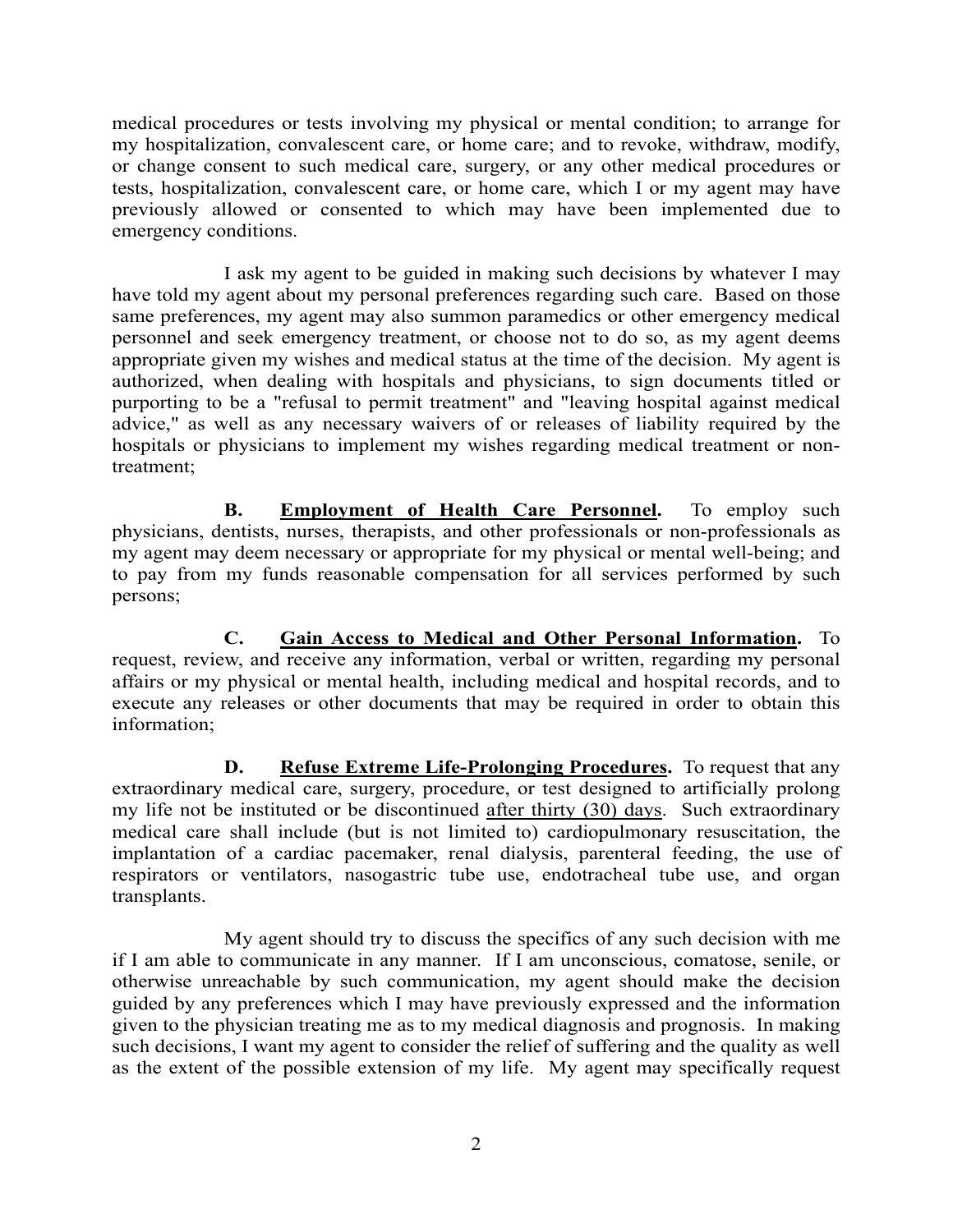and concur with the writing of a DNR (do not resuscitate) order by the attending or treating physician;

**E.** Refuse Nourishment or Hydration. To require, if I have been in an irreversible coma for thirty (30) days or more, as diagnosed by my treating physician, that procedures used to provide me with nourishment and hydration (including, for example, parenteral feeding, intravenous feedings, misting, and endotracheal or nasogastric tube use) not be instituted or, if previously instituted, to require that they be discontinued, but only if my treating physician also determines that I will not experience pain as a result of the withdrawal of nourishment or hydration;

**F. Provide Relief from Pain.** To consent to and to arrange for the administration of pain-relieving drugs of any type, or other surgical or medical procedures calculated to relieve my pain even though their use may lead to permanent physical damage, addiction, or even hasten the moment of (but not intentionally cause) my death.

My agent may also consent to and arrange for unconventional pain-relief therapy such as biofeedback, guided imagery, relaxation therapy, acupuncture, skin stimulation, or cutaneous stimulation, and other therapies which I or my agent believes may be helpful to me;

**G. Blood Transfusions; Organ Transplants and Organ Donations.**  To refuse to accept a blood transfusion on my behalf as part of any hospital procedure unless either **(i)** I donated the blood myself prior to such procedure or **(ii)** the donated blood has been tested for any and all infectious diseases, specifically, hepatitis and AIDS; to accept organ transplants on my behalf; and to donate my organs for transplant purposes;

**H. Arrange Disposition of My Remains.** To make arrangements for my funeral and burial, or cremation, as the case may be. My agent shall take into consideration my wishes, including the purchase of the burial plot and marker, and such other related arrangements as my agent deems advisable, being guided by any wishes or preferences which I may have previously expressed;

**I. Execute Documents, Enter into Contracts and Pay Reasonable Compensation or Costs in Implementing the Above Powers.** To sign, execute, deliver, acknowledge, and make declarations in any document or documents that may be necessary, desirable, convenient, or proper in order to exercise any of the powers described above; to enter into contracts; and to pay from my funds reasonable compensation or costs in the exercise of any such powers; and

**J.** Personal Care Decisions. To decide about personal care on my behalf, to decide about where I will live, choose my clothing, receive my mail, care for my personal belongings, and care for my pet(s), if any, and to make all other decisions of a personal nature not included in the description of health care.

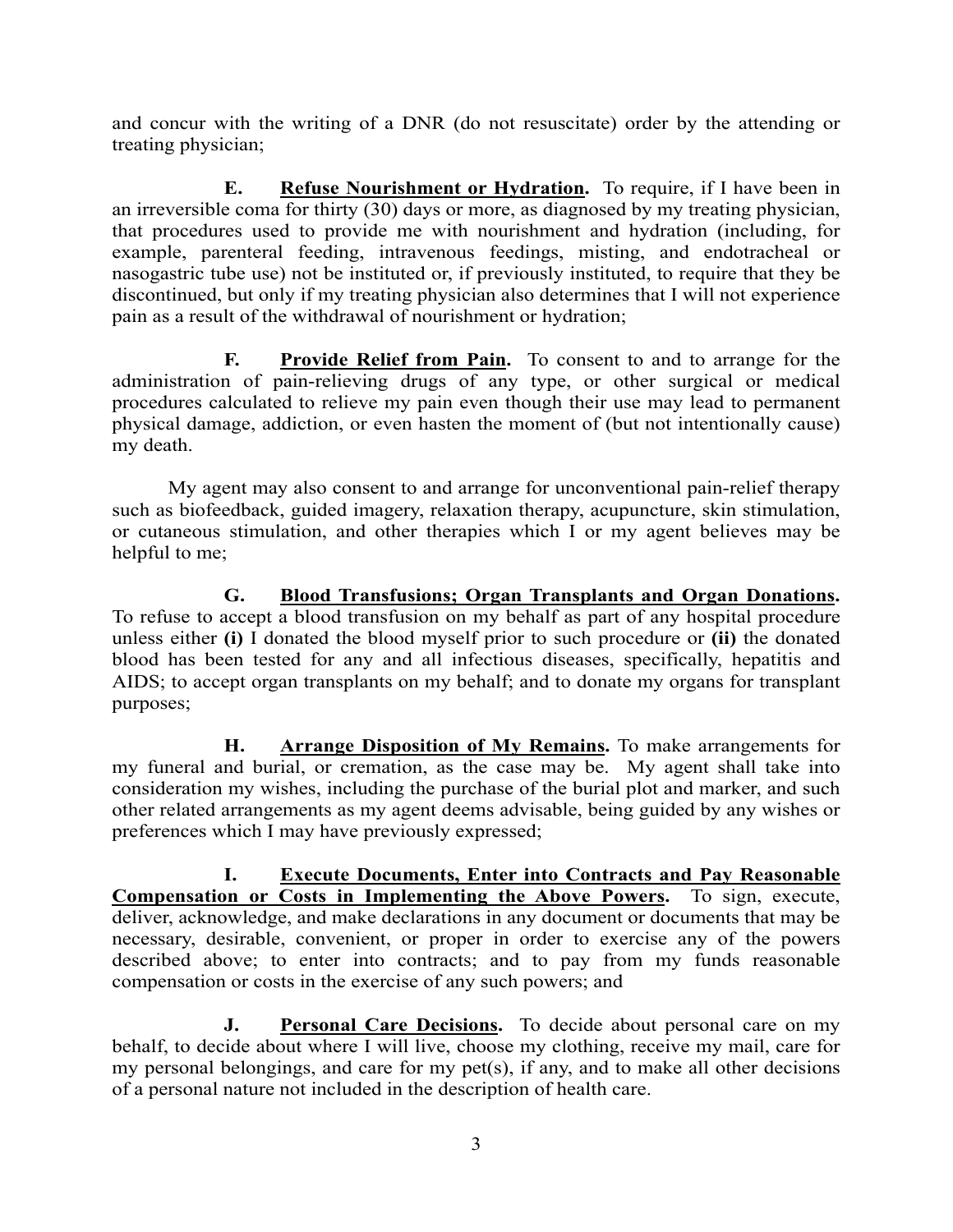**2.** This Health Care Power of Attorney shall become effective only upon the incapacity of the Principal, as determined and evidenced by a written certificate or statement of the Principal's treating physician, stating that the Principal lacks substantial capacity to make informed health care decisions on the Principal's own behalf. The powers granted herein to the agent shall continue notwithstanding such incapacity and shall cease when the Principal is deemed to have regained capacity as determined and evidenced by the written certificate or statement of the attending physician.

When in the process of determining my incapacity (as it relates to this instrument, or any trust agreement or durable general power of attorney executed by me), all individually identifiable health information and medical records may be released under the HIPAA Release Authority granted under Section 3, to the person nominated as my agent, including any written opinion relating to my incapacity that the person so nominated may have requested. This release authority applies to any information governed by the Health Insurance Portability and Accountability Act of 1996 (HIPAA), 42 USC 1320d and 45 CFR 160-164, and applies even if that person is not yet serving as my agent.

**3.** I intend for my agent to be treated as I would be with respect to my rights regarding the use and disclosure of my individually identifiable health information or other medical records. This release authority applies to any information or other medical records. This release authority applies to any information governed by the Health Insurance Portability and Accountability Act of 1996 (HIPAA), 42 USC 1320d and 45 CFR 160-164. I authorize any physician, health care professional, dentist, health plan, hospital, clinic, laboratory, pharmacy, or other covered health care professional, any insurance company, the Medical Information Bureau Inc., or other health care clearinghouse that has provided treatment or services to me or that has paid for or is seeking payment from me for such services, to give, disclose, and release to my agent, without restriction, all of my individually identifiable health information and medical records regarding any past, present, or future medical or mental health condition, including all information relating to the diagnosis and treatment of HIV/AIDS, sexually transmitted diseases, mental illness, and drug or alcohol abuse.

The authority given my agent shall supersede any prior agreement that I may have made with my health care providers to restrict access to or disclosure of my individually identifiable health information. The authority given my agent has no expiration date and shall expire only in the event that I revoke the authority in writing and deliver it to my health care provider.

**4.** My agent shall exercise the powers granted under this Power of Attorney in accordance with any instructions set forth in Part II below and my wishes to the extent otherwise known to my agent. To the extent my wishes are unknown, my agent shall exercise the powers granted under this power of attorney in accordance with what my agent determines to be in my best interest. In determining my best interest, my agent shall consider my personal values to the extent known to my agent.

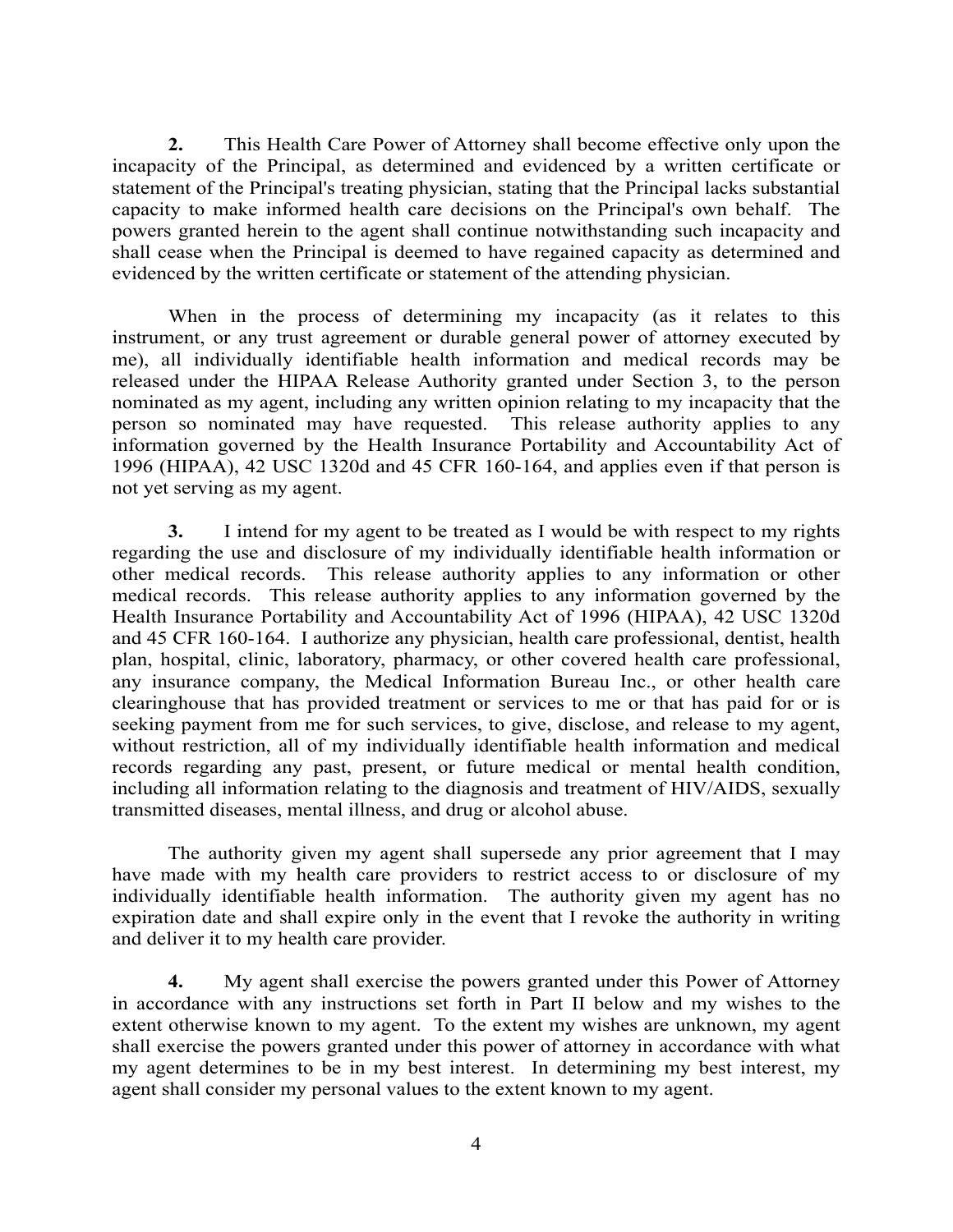**5.** I hereby ratify and confirm all that my agent shall lawfully do or cause to be done by virtue of this Power of Attorney and hold harmless any person or entity who suffers loss or liability from reliance upon such lawful exercise of this Power of Attorney.

**6.** If a conservator of my person needs to be appointed for me by a court, I nominate my agent designated in this document. If my agent is not willing, able, or reasonably available to act as conservator, I nominate the alternate agents whom I have named, in the order designated.

**7.** Only one (1) original of this instrument has been executed. My agent is authorized to make photocopies of this instrument and any attached documents (such as statements of incapacity) as frequently and in such quantities as my agent deems appropriate. Each photocopy shall have the same force and effect as the original, and all parties dealing with my agent are authorized to rely fully on any such photocopy showing the principal's signature thereon.

## **PART II**

## **ADVANCE HEALTH CARE DIRECTIVE**

**1.** End-of-Life Decisions. I request that my health care providers and others involved in my care withhold or withdraw all treatments other than those needed to keep me comfortable, and that I am allowed to die as gently as possible: **(i)** if I am in an irreversible coma or persistent vegetative state, as diagnosed by my treating physician, and have been in such condition for at least thirty (30) days; **(ii)** if I am terminally ill and, in the opinion of my treating physician, the application of life-sustaining procedures would serve only to artificially delay the moment of my death; or **(iii)** under any other circumstances where the burdens of the treatment clearly outweigh the expected benefits.

**2. Relief from Pain.** I direct that treatment for alleviation of pain or discomfort be provided at all times, even if it hastens (but not intentionally causes) my death.

### **PART III**

## **GENERAL PROVISIONS**

**1.** I revoke all prior powers of attorney for health care (but not durable general powers of attorney for asset management), living wills, and directives to physicians that I may have executed. I retain the right to revoke or amend any portion of this instrument and to substitute other agents in place of the agents appointed in Part I, Section 1 of this instrument.

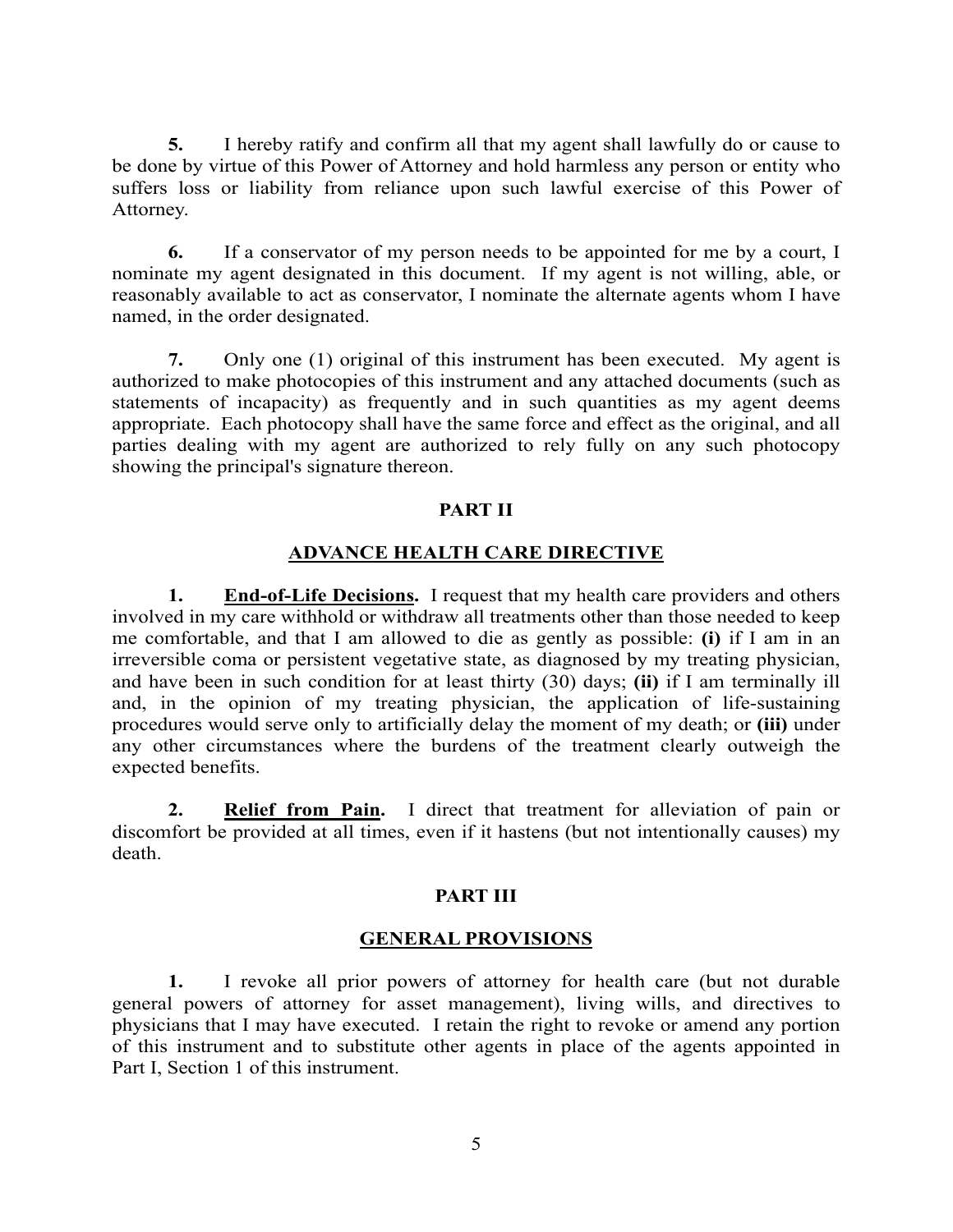**2.** If any of the provisions of this instrument is invalid for any reason, such invalidity shall not affect any of the other provisions of this instrument, and all invalid provisions shall be fully disregarded.

**3.** All questions pertaining to validity, interpretation, and administration of this instrument shall be determined in accordance with the laws of the state of residence of the Principal.

**4.** This instrument may be revoked or terminated at any time by the Principal. This instrument will exist for an indefinite period of time unless revoked or terminated.

IN WITNESS WHEREOF, I have hereunto set my hand on \_\_\_\_\_\_\_\_\_\_\_\_\_\_\_\_\_.

\_\_\_\_\_\_\_\_\_\_\_\_\_\_\_\_\_\_\_\_\_\_\_\_\_\_\_\_\_\_\_\_ (signature)

\_\_\_\_\_\_\_\_\_\_\_\_\_\_\_\_\_\_\_\_\_\_\_\_\_\_\_\_\_\_\_\_ (printed name)

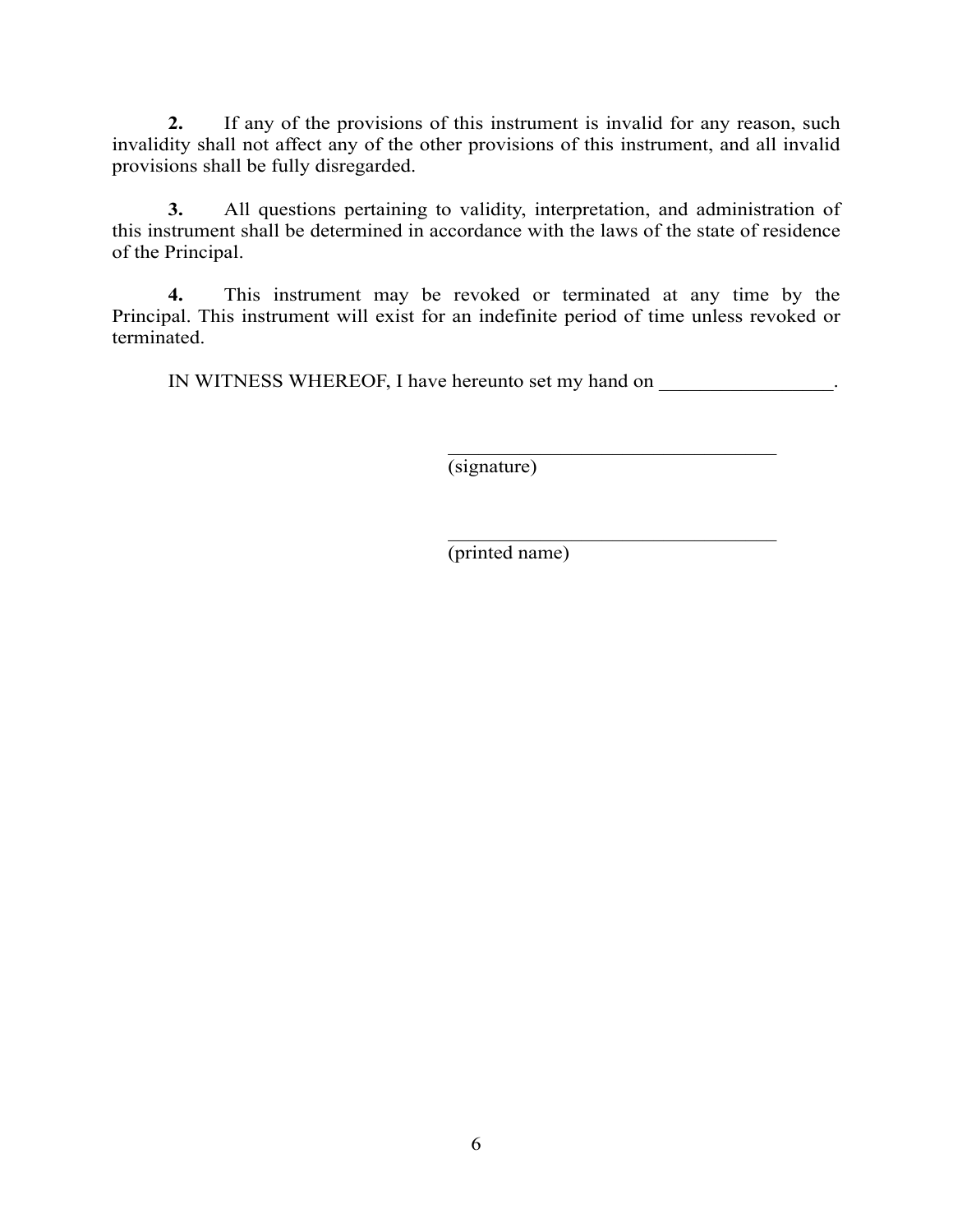| A notary public or other officer completing<br>this certificate verifies only the identity of the<br>individual who signed the document to which<br>this certificate is attached, and not the truthful-<br>ness, accuracy, or validity of that document.                                                                                                                                                                                                                                                                                                                                                        |  |  |
|-----------------------------------------------------------------------------------------------------------------------------------------------------------------------------------------------------------------------------------------------------------------------------------------------------------------------------------------------------------------------------------------------------------------------------------------------------------------------------------------------------------------------------------------------------------------------------------------------------------------|--|--|
| County                                                                                                                                                                                                                                                                                                                                                                                                                                                                                                                                                                                                          |  |  |
|                                                                                                                                                                                                                                                                                                                                                                                                                                                                                                                                                                                                                 |  |  |
| personally appeared<br>who proved to me on the basis of satisfactory evidence to be the person(s) whose name(s)<br>is/are subscribed to the within instrument and acknowledged to me that he/she/they executed<br>the same in his/her/their authorized capacity(ies), and that by his/her/their signature(s) on the<br>instrument the person(s), or the entity upon behalf of which the person(s) acted, executed<br>the instrument.<br>I certify under PENALTY OF PERJURY under the laws of the State of California that the<br>foregoing paragraph is true and correct.<br>WITNESS my hand and official seal. |  |  |
| Signature<br>(Seal)                                                                                                                                                                                                                                                                                                                                                                                                                                                                                                                                                                                             |  |  |

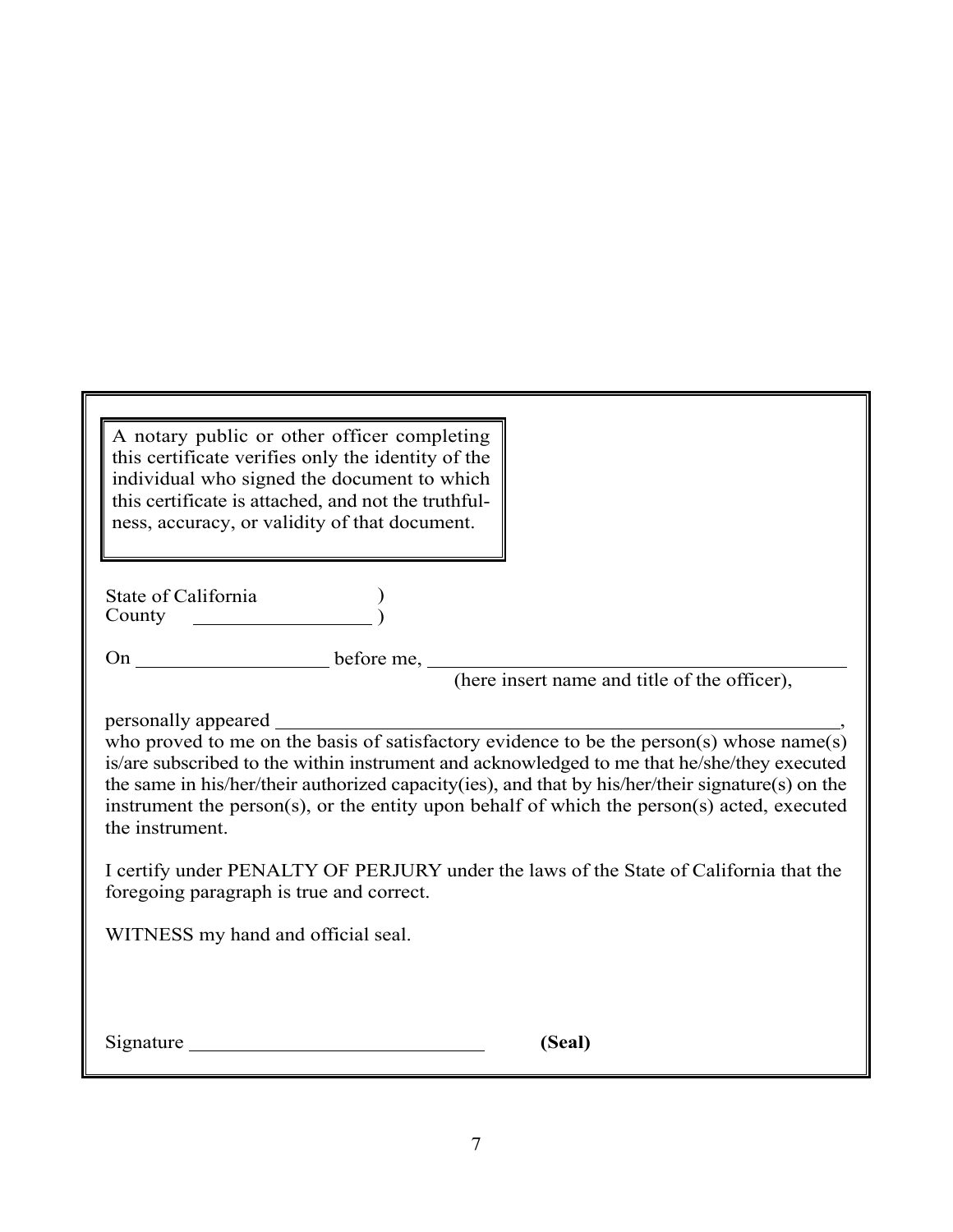#### **GENERAL INFORMATION**

This document gives the person you designate as your agent (the agent) the power to make health care decisions for you. It also gives you the opportunity to set forth specific instructions regarding your health care. Your agent must act consistently with your desires as stated in this document or otherwise made known.

Except as you otherwise specify in this document, this document gives your agent the power to consent to your doctor not giving treatment or stopping treatment necessary to keep you alive.

Notwithstanding this document, you have the right to make medical and other health care decisions for yourself so long as you can give informed consent with respect to the particular decision. In addition, no treatment may be given to you over your objection, and health care necessary to keep you alive may not be stopped or withheld if you object at the time.

This document gives your agent authority to consent, to refuse to consent, or to withdraw consent to any care, treatment, service, or procedure to maintain, diagnose, or treat a physical or mental condition. This power is subject to the instructions and any other limitations that you include in this document. You may state in this document any types of treatment that you do not desire. In addition, a court can take away the power of your agent to make health care decisions for you if your agent **(1)** authorizes anything that is illegal, **(2)** acts contrary to your known desires, or **(3)** where your desires are not known, does anything that is clearly contrary to your best interests.

This power will exist for an indefinite period of time unless you limit its duration in this document.

You have the right to revoke the authority of your agent by notifying your agent or your treating doctor, hospital, or other health care provider orally or in writing of the revocation.

Your agent has the right to examine your medical records and to consent to their disclosure unless you limit this right in this document.

Unless you otherwise specify in this document, this document gives your agent the power after you die to **(1)** authorize an autopsy, **(2)** donate your body or parts thereof for transplant or therapeutic or educational or scientific purposes, and **(3)** direct the disposition of your remains.